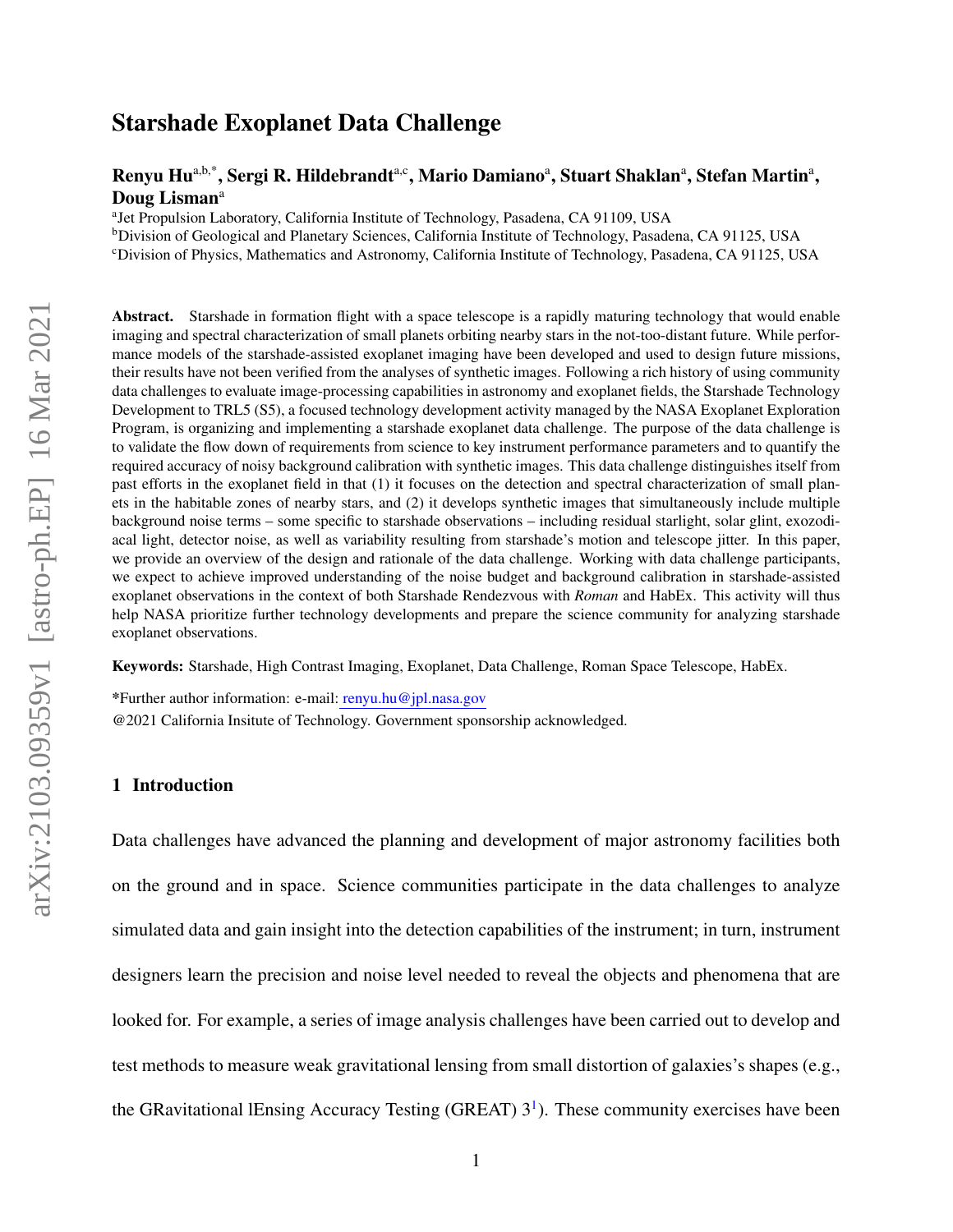instrumental in consolidating the science plans for space missions like *Euclid*. Another prominent example is the data challenges organized by the teams of  $LIGO-Virgo<sup>2</sup>$  $LIGO-Virgo<sup>2</sup>$  $LIGO-Virgo<sup>2</sup>$  and  $LISA<sup>2</sup>$ , which helped quantify the measurement precision needed to detect gravitational waves and inform the development of these experiments. Data challenges have also advanced many exoplanet projects. For example, a radial velocity fitting challenge was conducted to find the most efficient ways to extract planetary signals embedded in stellar noises.<sup>[3,](#page-13-2)[4](#page-13-3)</sup> For another example, a carefully planned data challenge has helped resolve discrepancies among groups in their data reduction and analysis approaches in exoplanet transit observations with *Spitzer*. [5](#page-13-4)

More recently, community data challenges have been carried out to derive capabilities and inform instrument designs for the exoplanet science with *Roman Space Telescope*.<sup>[6,](#page-13-5)[7](#page-13-6)</sup> Past efforts include a challenge to efficiently identify and analyze exoplanetary microlensing events from large datasets,<sup>[8](#page-13-7)</sup> and the *Roman* Exoplanet Imaging Data Challenge.<sup>[9,](#page-14-0)[10](#page-14-1)</sup> The latter, probably the first community data challenge for space-based exoplanet imaging<sup>[1](#page-1-0)</sup>, includes efforts to validate models of planetary reflected-light spectra at *Roman*'s Coronagraph Instrument (CGI)'s wavelengths, to detect planets from simulated *Roman* images, and to determine planetary orbits from multi-epoch observations. The *Roman* Exoplanet Imaging Data Challenge has also explored enhanced planet detection and orbit determination capability with a starshade rendezvous at a late phase of the mission, $11$  while still focusing on detecting Jupiter-sized planets. At the time of writing, the final results of the *Roman* Exoplanet Imaging Data Challenge have not been published; but the atmospheric modeling effort (as Phase I of that effort) succeeded in establishing the ability to retrieve key atmospheric parameters from simulated planetary spectra.<sup>[9](#page-14-0)</sup>

Together with the development of the concepts of Starshade Rendezvous with *Roman*<sup>[11](#page-14-2)</sup> and

<span id="page-1-0"></span><sup>1</sup><https://www.exoplanetdatachallenge.com>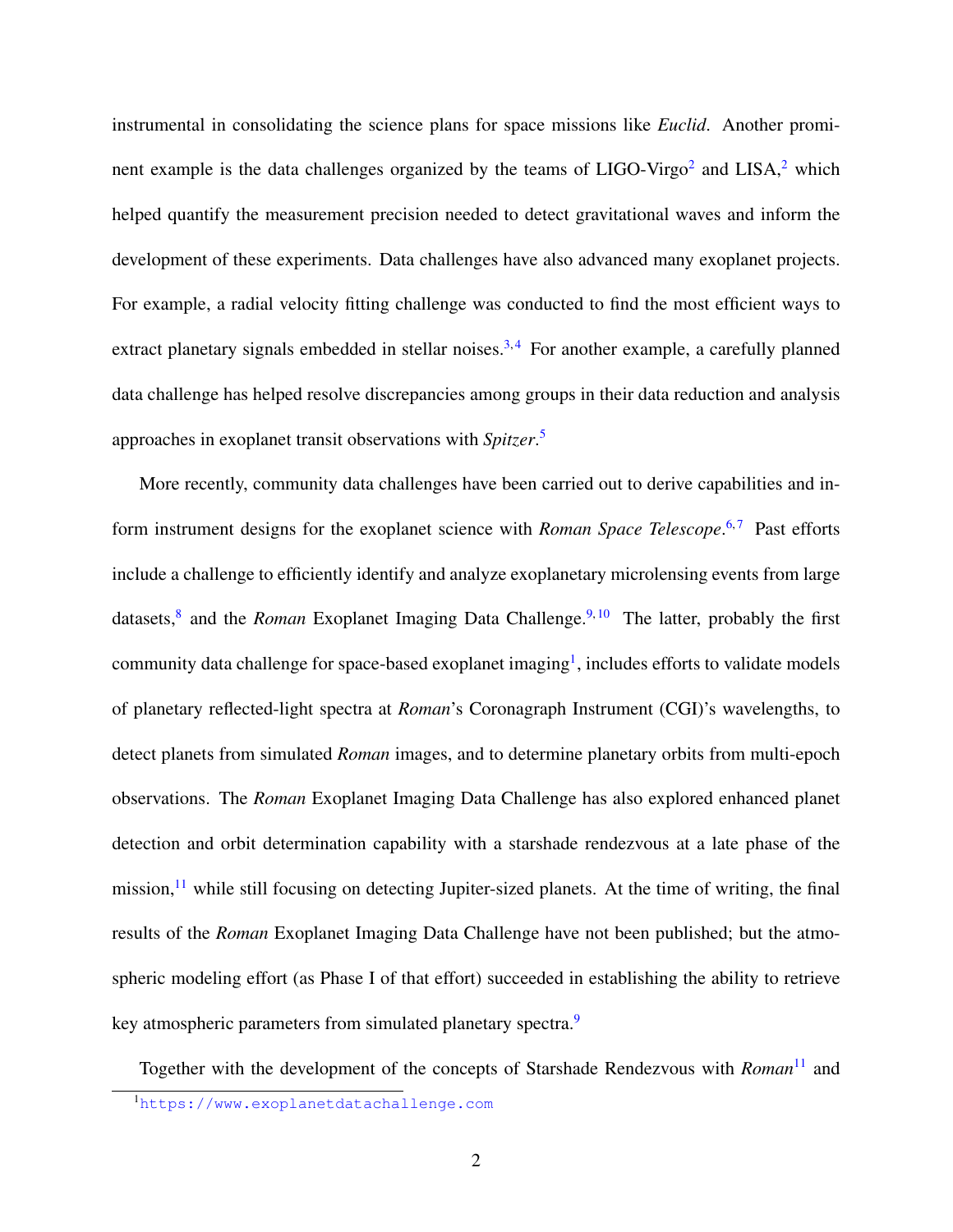*Habitable Exoplanet Observatory* (HabEx),<sup>[12](#page-14-3)</sup> both involving a starshade, NASA's Exoplanet Exploration Program (ExEP) is executing the Starshade Technology Development Activity to TRL5 (S5) to rapidly mature the technology and close gaps in optical performance, formation flying, and mechanical precision and stability. Together with S5, ExEP has chartered a Science and Industry Partnership (SIP) to engage the broader science and technology communities during the execution of the S5 activity. A key recommendation that emerged from SIP meetings and discussions is to produce "a flow down of requirements from science to key performance parameters based on synthetic images (rather than scaling formulas only)" and "a plan for the starshade data challenge." Responding to the community recommendation, S5 is now organizing and implementing a Starshade Exoplanet Data Challenge.

The Starshade Exoplanet Data Challenge seeks to verify and improve the exoplanet yield estimates $13-16$  $13-16$  by using synthetic images that realistically capture instrumental effects due to the starshade and the telescope. With the completion of most of S5's technology milestones on instrument contrast,  $17,18$  $17,18$  solar glint,  $19$  and formation flying,  $20$  we can now simultaneously include in the images multiple sources of background and noise including residual starlight, solar glint, exozodiacal light, detector noise, as well as variability resulting from starshade's motion in formation flight and telescope's jitter. Many of these terms are specific to starshade observations; while some of them may be included in past exoplanet yield estimates, $13-16$  $13-16$  the interplay of these terms of background and their noises can only be revealed and evaluated with the analyses of synthetic images.

A key science question that the Starshade Exoplanet Data Challenge is designed to answer is to what extent the background can be calibrated in the context of starshade-assisted exoplanet imaging. If the background is removed to its photon-noise limit, Starshade Rendezvous with *Roman* could provide nearly photon-limited spectroscopy of temperate and Earth-sized planets of F, G,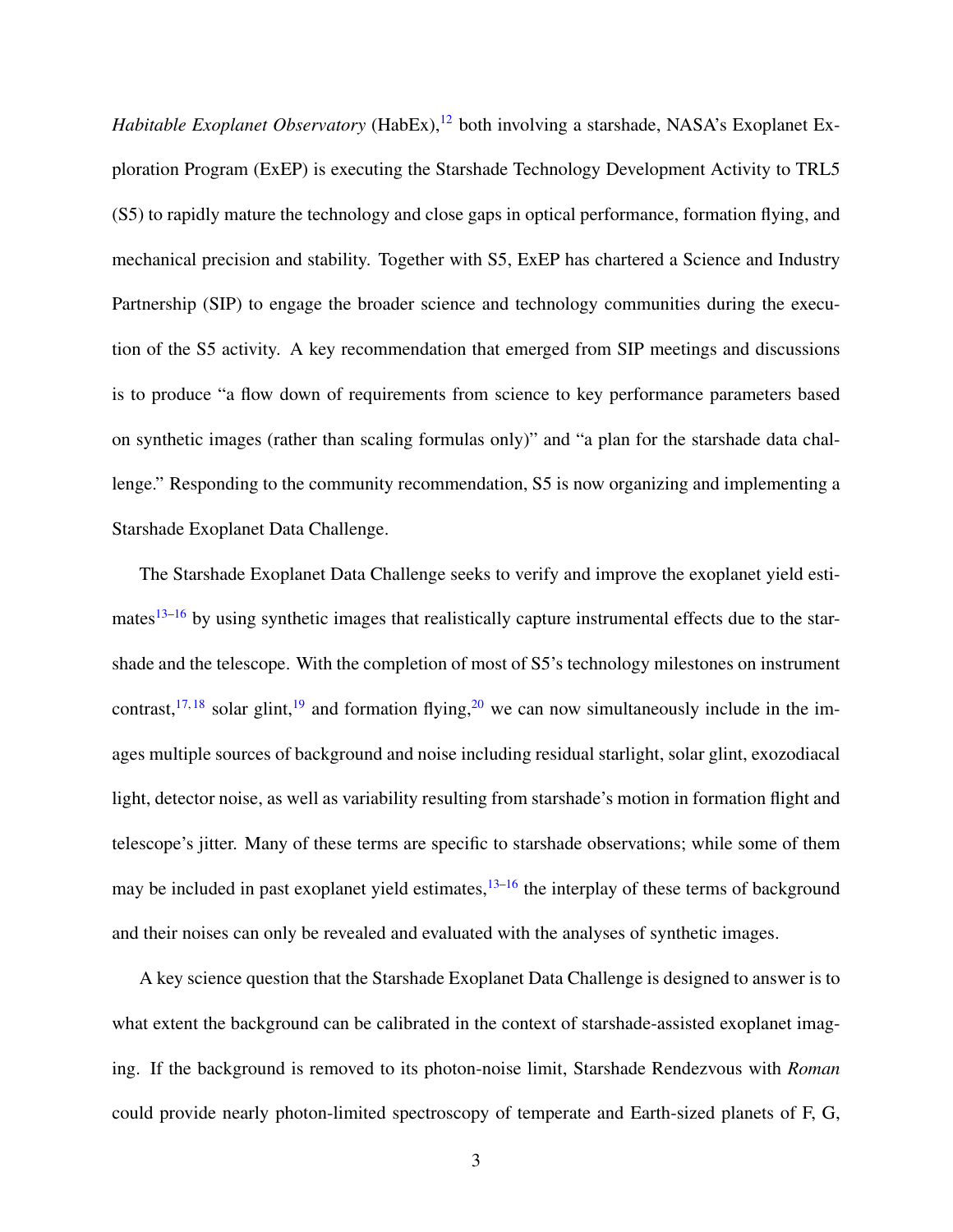and K stars  $\lt$  4 parsecs away, and HabEx could extend this capability to many more stars within 8 parsecs.[16](#page-14-5) To achieve these capabilities, the flux of exozodiacal light within the planet's point spread function often needs to be calibrated to a precision better than 1% and the solar glint better than  $5\%$ .<sup>[16](#page-14-5)</sup> The challenges for photon-limited background calibration may come from the fact that the solar glint varies with the solar angle and the starshade's position and orientation<sup>[19](#page-15-2)</sup> and that an exoplanetary dust disk is likely inclined and may have structures created by dynamical interactions with embedded planets.<sup>[21,](#page-15-4) [22](#page-15-5)</sup> Also, the expected use of slit-prism spectroscopy by *Roman* CGI may create complexity in spectral extraction together with the background. The Starshade Exoplanet Data Challenge will thus provide the opportunity to quantify the accuracy and precision of noisy background calibration for detection and spectral characterization of small exoplanets.

We expect the outcomes of the data challenge to help NASA identify and prioritize the areas of future technology development. As we assess the abilities to extract planets, dust structures, and their spectra from images that include varying levels of instrumental effects, we will improve our understanding of how critical the instrument performance parameters are. For example, we learn from signal-to-noise ratio calculations that an instrumental contrast of  $10^{-10}$  is likely not needed for many science observations with Starshade Rendezvous, while suppressing solar glint and other stray light sources is of paramount importance.<sup>[16](#page-14-5)</sup> The data challenge will tell us, with fidelity, how much performance would be lost if the contrast were  $10^{-9}$  and the brightness of solar glint were a few times higher than the current best estimate (CBE). To summarize, the Starshade Exoplanet Data Challenge is designed to validate the flow down of requirements from science to key performance parameters, quantify the required accuracy and precision of noisy background calibration, and prepare the science community for analyzing starshade exoplanet observations.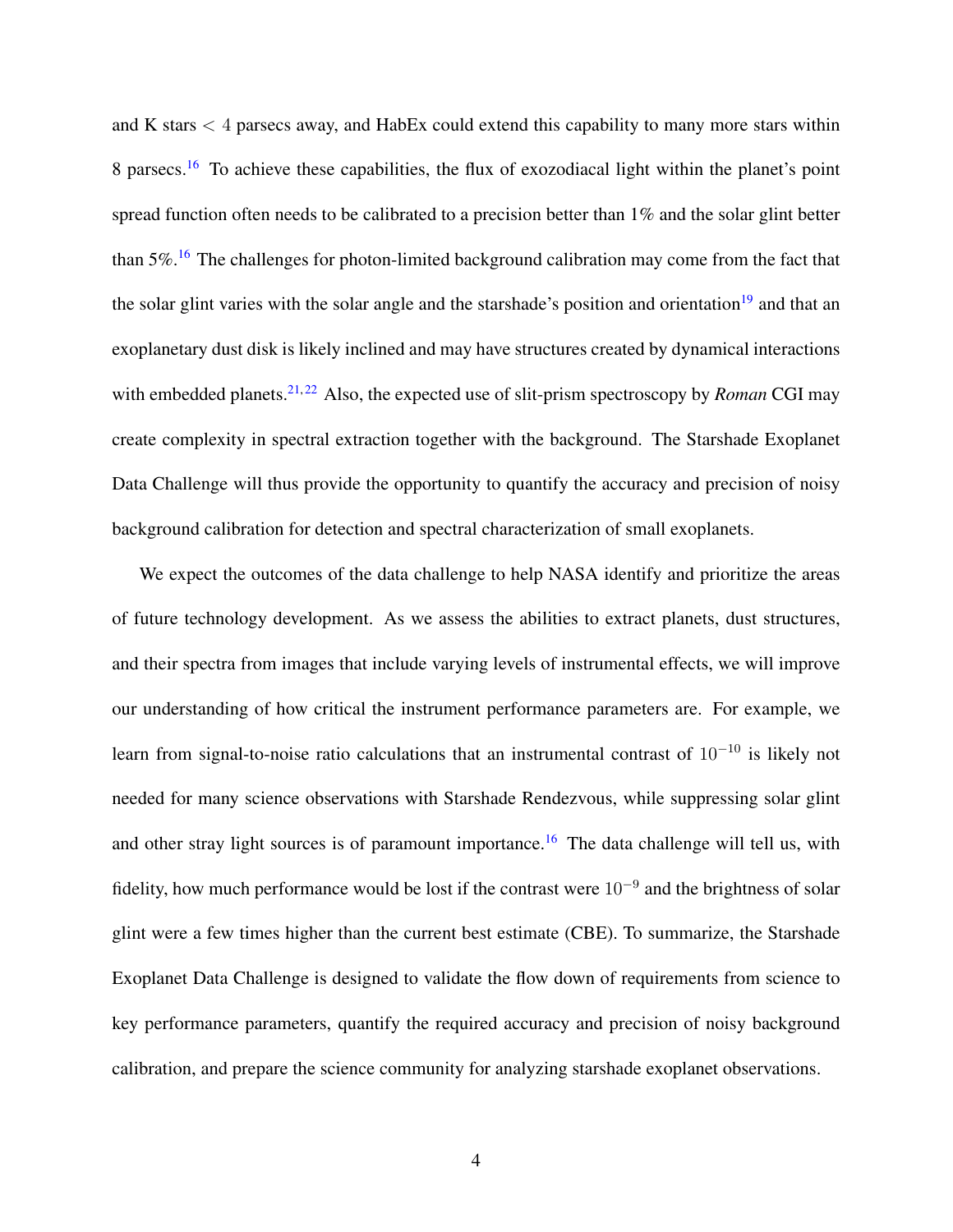#### <span id="page-4-1"></span>2 Designs and Rationale of the Starshade Exoplanet Data Challenge



## *2.1 Overall Structure*

<span id="page-4-0"></span>Fig 1 Overall structure and workflow of the Starshade Exoplanet Data Challenge.

Fig. [1](#page-4-0) shows the overall structure and workflow of the Starshade Exoplanet Data Challenge. S5 will simulate the images for the data challenge. The images will be generated with the Starshade Imaging Simulation Toolkit for Exoplanet Reconnaissance (SISTER,  $^{23}$  $^{23}$  $^{23}$  [http://sister.](http://sister.caltech.edu) [caltech.edu](http://sister.caltech.edu)), which takes into account the full 2-dimensional nature of the astrophysical scene and the spatial variation of the Point Spread Function (PSF) due to the optical diffraction from the starshade. The simulations adopt the nominal performance parameters from current S5 results, $17-20$  $17-20$ including the new optical edge coating that reduces the solar glint by a factor of  $10<sup>24</sup>$  $10<sup>24</sup>$  $10<sup>24</sup>$  Astrophysical and observational scenarios are selected to represent key science objectives of the well-studied starshade mission concepts including *Roman* Rendezvous<sup>[11](#page-14-2)</sup> and  $HabEx$ <sup>[12](#page-14-3)</sup> (Table [1\)](#page-6-0). To explore these astrophysical and observational scenarios, as well as key instrument performance parameters (Table [2\)](#page-9-0), approximately 400 images will be simulated.

Participating teams of the data challenge will then develop image-processing algorithms to test the ability to retrieve faint exoplanet signals from the synthetic images and quantify the precision of background calibration. The participating teams will attempt to determine from the images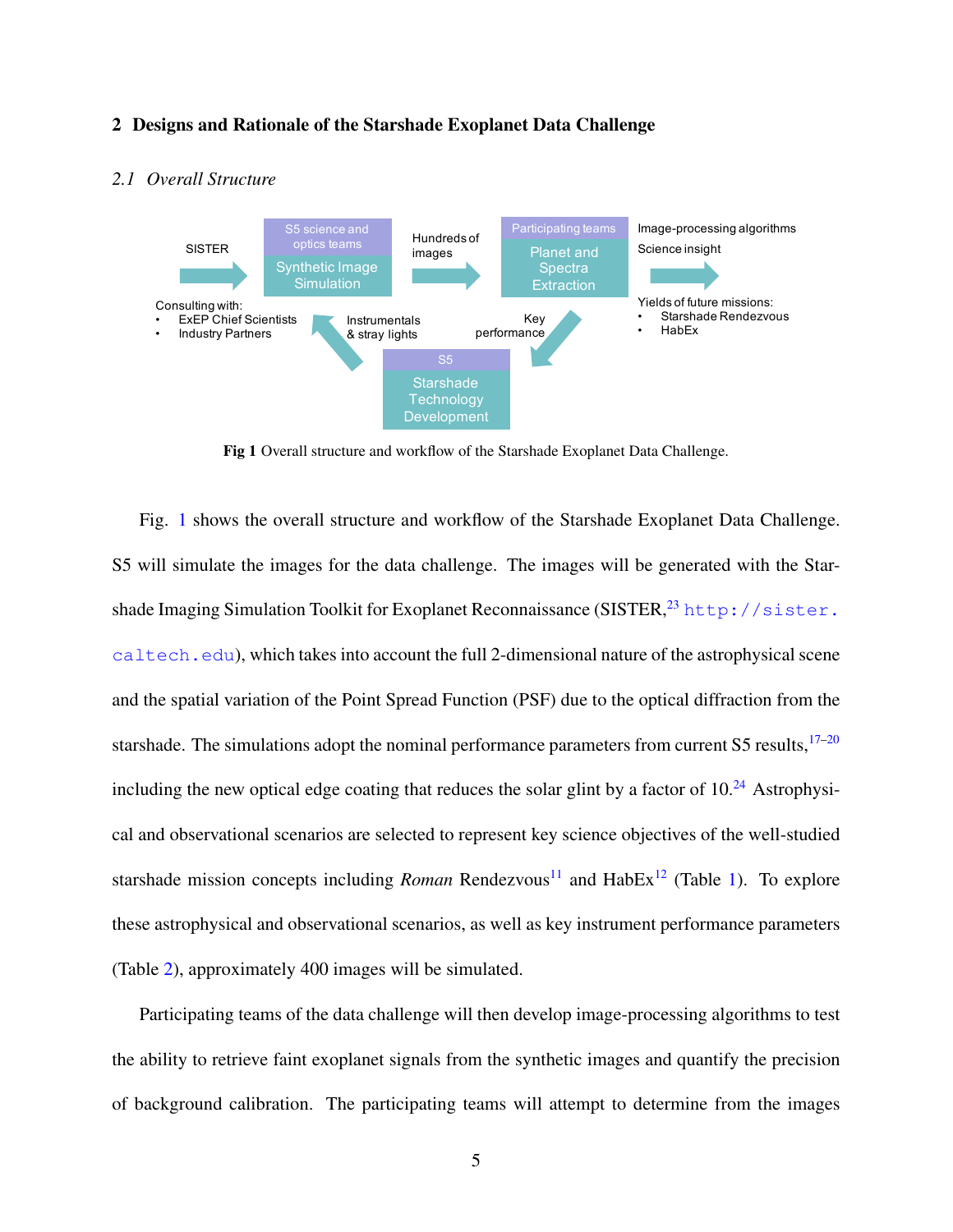the number of the planets and their locations and brightness, as well as to extract the inclination, density, and potential structures in the exozodiacal dust disk. Estimating the uncertainties of these parameters are essential, because the resulting S/N would be compared with the S/N estimated from idealized exposure time calculators.<sup>[16](#page-14-5)</sup> With the simulated images of slit-prism spectroscopy for *Roman* and the data cubes of integral field spectroscopy for HabEx, the participating teams will also attempt to extract the planets' spectra. Results from the analyses will determine the detection limit of planets vis-à-vis instrument parameters and indicate how well image-processing algorithms can subtract the background to the photon-noise limit. These results will inform S5 of a realistic noise budget of starshade exoplanet observations and requirements on key instrument performance parameters. The algorithms and science insight gained in the study will be disseminated among science communities via publications and code releases.

The first set of synthetic images has been released to the public in January 2021 and the com-munity participation of the data challenge has started<sup>[2](#page-5-0)</sup>. The data challenge is scheduled to be completed by September 2021.

#### *2.2 Astrophysical and Observational Scenarios*

Table [1](#page-6-0) lists the astrophysical and observational scenarios adopted as the representative cases for the data challenge. These scenarios are chosen to probe the key and limiting science objectives of Starshade Rendezvous with *Roman* and HabEx. Four stars will be included in the study, including two stars  $\lt$  4 parsecs away ( $\tau$  Ceti and  $\epsilon$  Indi A), one star in the 5 – 6-parsec distance range ( $\sigma$  Draconis), and one star in the  $\sim$  8-parsec distance range ( $\beta$  CVn). These stars are in the nominal target lists of both Starshade Rendezvous with *Roman* and HabEx.<sup>[11,](#page-14-2) [12](#page-14-3)</sup>

<span id="page-5-0"></span><sup>2</sup><https://exoplanets.nasa.gov/exep/technology/starshade-data-challenge/>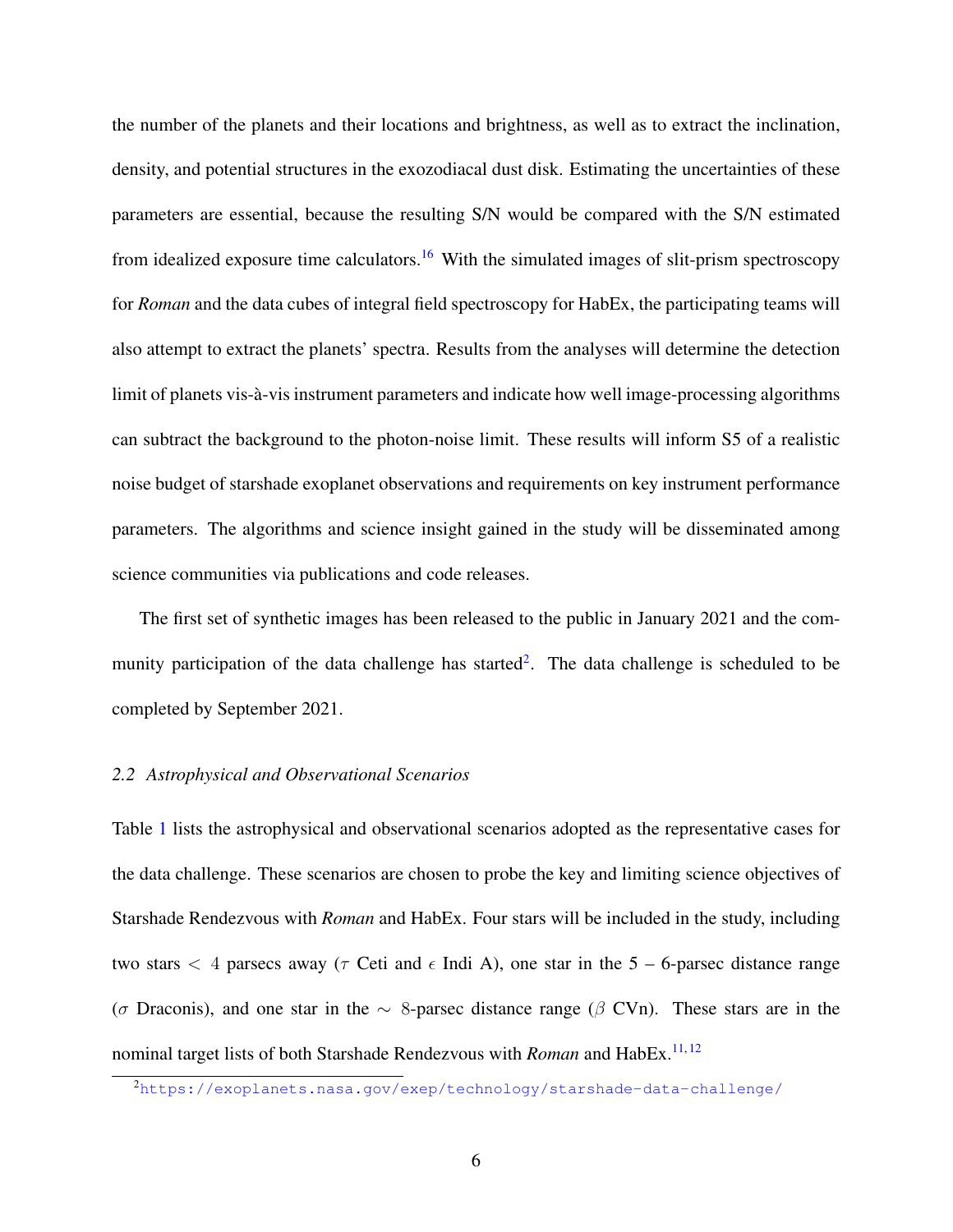| <b>Star</b>       | <b>Exozodi</b>                              | <b>Planets</b>                 | <b>Roman Rendezvous</b>           | <b>HabEx</b>               |
|-------------------|---------------------------------------------|--------------------------------|-----------------------------------|----------------------------|
| $\tau$ Ceti       | 3, 10, $& 30 \text{ zodis}^*$ ,             | Two super-Earths,              | Imaging in blue* and              | Spectroscopy               |
|                   | Inclination $35^\circ$ ,                    | one hypothetical               | green <sup>*</sup> , spectroscopy | 0.3–1.0 $\mu$ m &          |
|                   | Smooth vs. Clumpy                           | 1.0- $R_{\oplus}$ planet       | in green                          | 1.0–1.8 $\mu$ m            |
| $\epsilon$ Indi A | $1, 3, \& 10 \text{ zodis},$                | Multiple                       | Imaging in blue and               | Spectroscopy               |
|                   | Inclination 30 $^{\circ}$ & 80 $^{\circ}$ , | hypothetical 1.0- $R_{\oplus}$ | green, Spectroscopy               | 0.3–1.0 $\mu \mathrm{m}$ & |
|                   | Smooth vs. Clumpy                           | planets                        | in green                          | 1.0–1.8 $\mu$ m            |
| $\sigma$ Draconis | 1, 3, & 10 zodis,                           | Multiple                       | Imaging in blue and               | N/A                        |
|                   | Inclination 30 $\degree$ & 80 $\degree$ ,   | hypothetical 1.6- $R_{\oplus}$ | green, Spectroscopy               |                            |
|                   | Smooth vs. Clumpy                           | planets                        | in green                          |                            |
| $\sigma$ Draconis | 1, 3, & 10 zodis,                           | Multiple                       | Imaging in blue and               | N/A                        |
|                   | Inclination 30 $^{\circ}$ & 80 $^{\circ}$ , | hypothetical 2.4- $R_{\oplus}$ | green, Spectroscopy               |                            |
|                   | Smooth vs. Clumpy                           | planets                        | in green                          |                            |
| $\sigma$ Draconis | $1, 3, \& 10 \text{ zodis},$                | Multiple                       | N/A                               | Spectroscopy               |
|                   | Inclination 30 $\degree$ & 80 $\degree$ ,   | hypothetical 1.0- $R_{\oplus}$ |                                   | 0.3–1.0 $\mu$ m &          |
|                   | Smooth vs. Clumpy                           | planets                        |                                   | 1.0–1.8 $\mu$ m            |
| $\beta$ CVn       | 1, 3, & 10 zodis,                           | Multiple                       | Imaging in blue and               | N/A                        |
|                   | Inclination 30 $\degree$ & 80 $\degree$ ,   | hypothetical 2.4- $R_{\oplus}$ | green, Spectroscopy               |                            |
|                   | Smooth vs. Clumpy                           | planets                        | in green                          |                            |
| $\beta$ CVn       | $1, 3, \& 10 \text{ zodis},$                | Multiple                       | N/A                               | Spectroscopy               |
|                   | Inclination 30 $^{\circ}$ & 80 $^{\circ}$ , | hypothetical 1.0- $R_{\oplus}$ |                                   | 0.3–1.0 $\mu$ m &          |
|                   | Smooth vs. Clumpy                           | planets                        |                                   | 1.0–1.8 $\mu$ m            |

<span id="page-6-0"></span>Table 1 Astrophysical and observational scenarios adopted by the Starshade Exoplanet Data Challenge. \*Blue = 425- 552 nm, Green = 615-850 nm (see text). 1 zodi = surface opacity of the exozodiacal dust disk in the habitable zone of the star the same as the surface opacity of the zodiacal disk at 1 AU of the Solar System.[25](#page-16-0)

While detecting and spectrally characterizing Earth-sized planets in the habitable zones of all these stars belongs to HabEx's science goals, this would only be possible for  $\langle$  4-parsec stars with *Roman*.<sup>[16,](#page-14-5)[26](#page-16-1)</sup> Therefore, we assume hypothetical 1.0- $R_{\oplus}$  planets when simulating HabEx observations, and larger planets when simulating *Roman* observing σ Draconis and β CVn. For the larger planets, we consider the two dominant populations of planets discovered by *Kepler*: [27](#page-16-2) the "super-Earth" population with a representative radius of 1.6  $R_{\oplus}$  and a larger-radius population with a representative radius of 2.4  $R_{\oplus}$ . The super-Earth populations are likely dominated by large rocky planets,<sup>[28](#page-16-3)</sup> and the larger-radius population can either be rocky planets with massive  $H_2$ /He gas en-velopes<sup>[29,](#page-16-4) [30](#page-16-5)</sup> or planets with massive water envelopes.<sup>[31,](#page-16-6) [32](#page-16-7)</sup> We use Exo-REL, <sup>[33](#page-17-0)</sup> a well-documented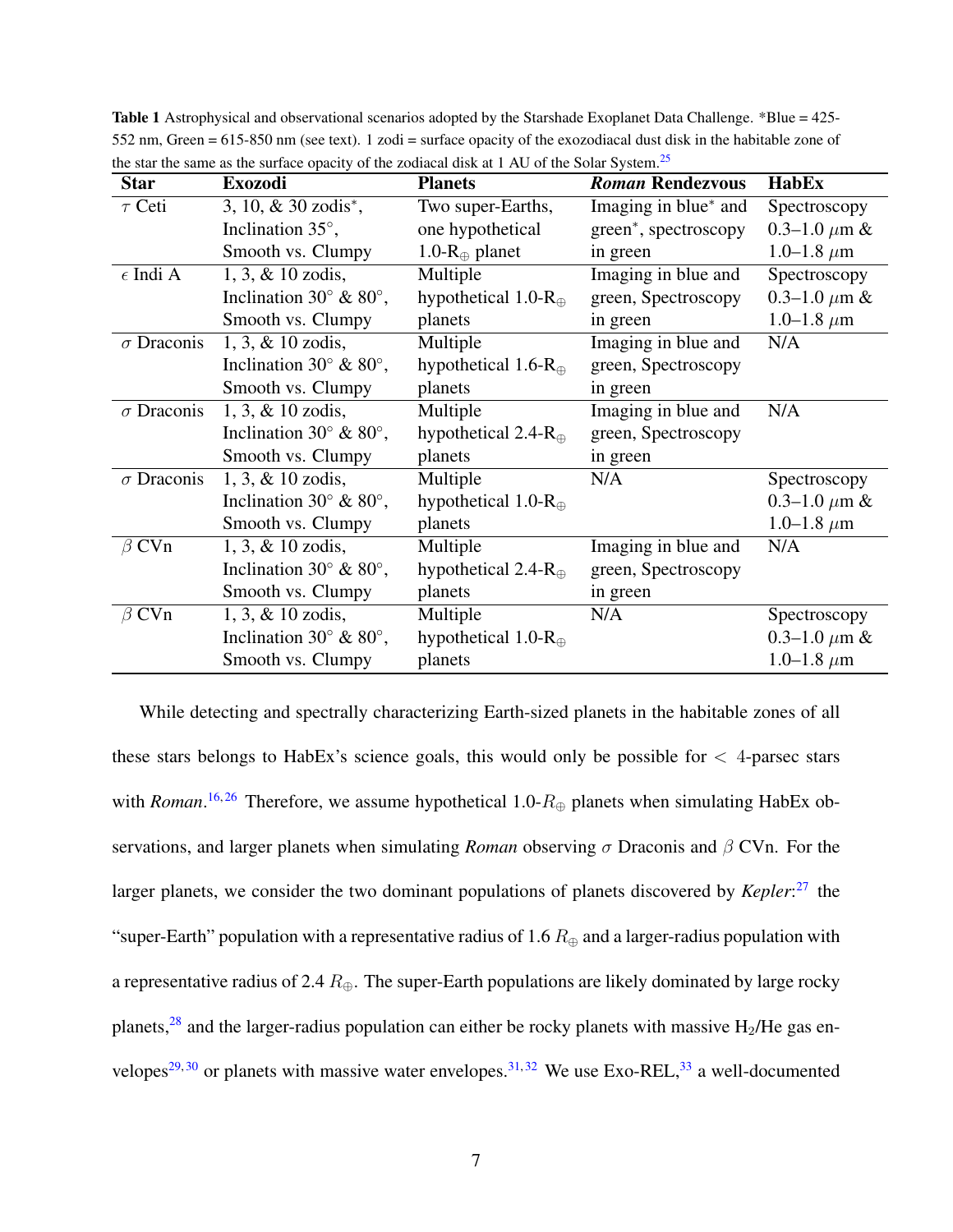model for exoplanet clouds and reflected-light spectra, to simulate the input spectra of the planets.

The star  $\tau$  Ceti deserves special attention because of its known planets and outer dust disk. The analyses of radial-velocity data have not reached a consensus, but the two outer planets (the planets e and f) near its habitable zone are consistent between analyses.  $34,35$  $34,35$  A debris disk has been detected with far-infrared and radio observations,<sup>[36–](#page-17-3)[38](#page-17-4)</sup> with an inner edge at  $\sim 6$  AU , an outer edge at  $\sim$  50 AU, and an inclination of  $\sim$  35°. The knowledge motivates us to consider the following in the data challenge for  $\tau$  Ceti. (1) We adopt the debris disk's inclination as the inclination of the planets and the exozodiacal disk. As such, the true masses of the planets e and f are  $\sim 6.9$   $M_{\oplus}$ . We further consider the possibility that the planets are either predominantly rocky or with large water envelopes<sup>[31](#page-16-6)</sup> in estimating their radii and simulating the spectra. (2) We include the possibility of a denser exozodiacal disk to test its impact on planet detection (Table [1\)](#page-6-0). The LBTI exozodiacal disk survey did not detect a disk at  $\tau$  Ceti, but the  $1 - \sigma$  upper limit is 44 zodis.<sup>[39](#page-17-5)</sup> (3) We include another planet, with Earth's radius and Earth's mass, between the orbits of the planets e and f. This hypothetical planet is predicted by orbital dynamics and exoplanet population-level information.<sup>[40](#page-17-6)</sup> We verify that the planet would be dynamically stable<sup>[41](#page-17-7)</sup> and would induce a radial-velocity signal amplitude of  $\sim 6$  cm s<sup>-1</sup>, which is well below the detection limit of existing data.

In this data challenge, we will test the ability to detect planets embedded in their exozodiacal disk. Because it is not practical to simulate a self-consistent disk with the planets assumed – given the uncertainties in the source of the particles, the existence of outer planets, as well as the particle size distributions – we instead attempt to bound the problem by considering the endmembers of a "smooth" disk and a "clumpy" disk. For the "smooth" disk we adopt a solar-system disk density profile and use Zodipic<sup>[42](#page-18-0)</sup> to simulate the intensity including the effects of inclination and particle forward scattering.[22](#page-15-5) The "clumpy" disk represents a more challenging scenario for planet detec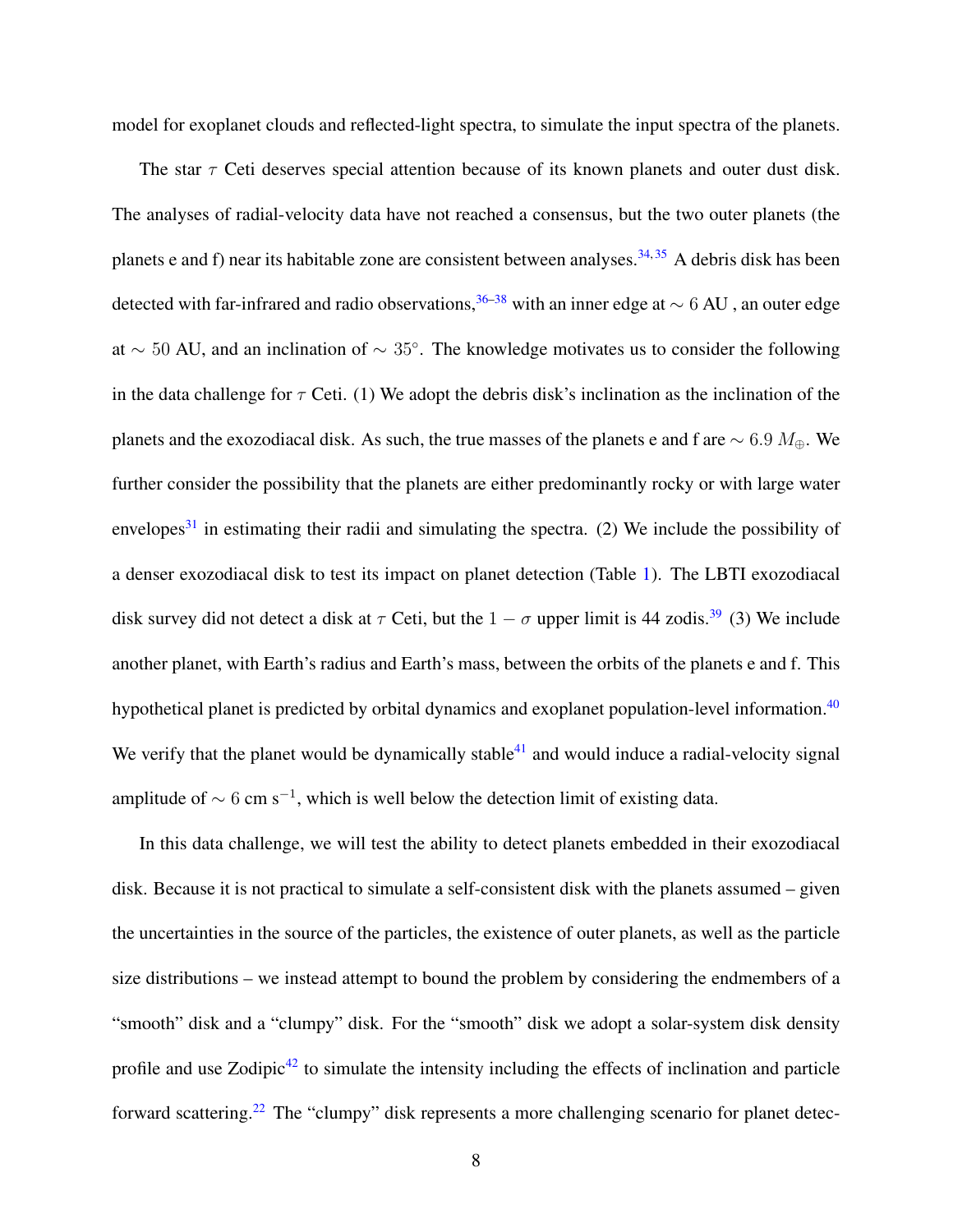tion, where clumps of dust particles are trapped in mean-motion resonance with the planets.<sup>[21,](#page-15-4) [22](#page-15-5)</sup> To our knowledge, this would be the first time that potential structures of the exozodiacal disk are assessed against the imaging and detection of small exoplanets of nearby stars. We envision the data challenge would eventually inform us to what extent a clumpy disk would hinder the revelation of the planets in the system.

Lastly, we design the observational scenarios to mimic the basic ideas of operation outlined by Starshade Rendezvous with *Roman*<sup>[11](#page-14-2)</sup> and HabEx.<sup>[12](#page-14-3)</sup> Starshade Rendezvous with *Roman* would perform broadband searches of small planets, and if any feasible planets are detected, conduct spectroscopy immediately following imaging in the green band  $(615-800 \text{ nm})^{26}$  $(615-800 \text{ nm})^{26}$  $(615-800 \text{ nm})^{26}$ . We adopt this philosophy by considering two visits per astrophysical scenario, each with both broadband imaging and slit-prism spectroscopy. We will additionally explore two aspects for Starshade Rendezvous with *Roman*. (1) We will include broadband imaging in the blue band (425-552 nm) and compare it with the green band. The blue band would have less exozodiacal light per resolution element and may thus lead to better planet detection. (2) We will include the green-band spectroscopy up to 850 nm, where the expected instrument contrast degrades from  $10^{-10}$  at 800 nm to  $10^{-9}$  at 850 nm.<sup>[11](#page-14-2)</sup> This is motivated by the desire to extend coverage to longer wavelengths to reduce spectral degeneracies<sup>[43](#page-18-1)</sup> and the realization that an instrument contrast of  $10^{-9}$  may be sufficient.<sup>[16](#page-14-5)</sup> HabEx would conduct most planet searches with its coronagraph and perform integral field spectroscopy with its starshade.<sup>[12](#page-14-3)</sup> We thus focus on spectroscopy for HabEx, also considering two visits per astrophysical scenario. As all scenarios adopted contain planets that fit the definition of "highinterest" by HabEx, we will include near-infrared spectroscopy  $(1.0-1.8 \mu m)$  in addition to the 0.3–1.0  $\mu$ m band for all scenarios. Note that this entails two spectral integrations per visit, as the starshade needs to be located at a different separation from the telescope for conducting the near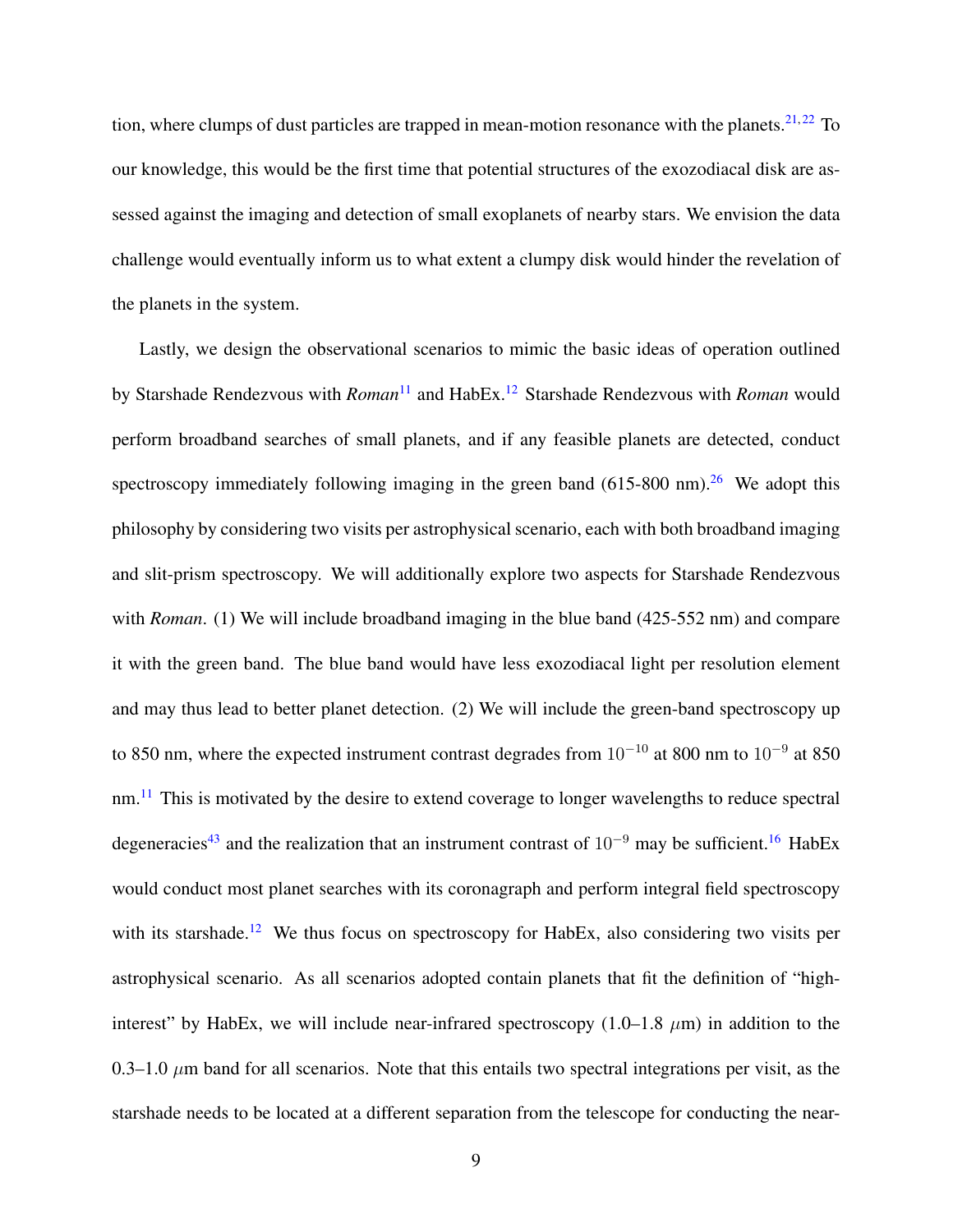infrared spectroscopy. Because this data challenge focuses on image processing and background calibration, it does not address potential synergy between a starshade and the CGI of *Roman*, or other operational and logistical constraints of the starshade.

#### *2.3 Instrument Effects*

<span id="page-9-0"></span>

| <b>Variation</b><br><b>Item</b><br><b>Description</b><br>Instrument contrast of $10^{-10}$ produced by<br>Residual starlight<br>Contrast level up to<br>$1 \times 10^{-9}$<br>random deviation of the edge of the petals<br>Time-dependent lateral shift up to 1 m in<br>Lateral displacement<br>N/A<br>formation flight<br>Time-dependent sunlight scattered by the<br>Up to 3-times brighter<br>Solar glint<br>than the CBE<br>optical edge with coating<br>Reflection of Milky Way, Earth, Jupiter, and<br>Other stray light<br>N/A<br>leakage through micrometeoroid holes<br>V band magnitude of 22.5 per arcsec <sup>2</sup><br>Local zodical light<br>N/A<br>Random pointing error of 14 mas for Roman<br>N/A<br>Telescope <i>jitter</i><br>and 0.3 mas for HabEx<br>Integration time<br>S/N of 5, 10, and 20<br>Estimated for S/N per band or spectral element<br>assuming photon-noise background calibration | Table 2 Instrumental effects and other backgrounds explored by the Starshade Exoplanet Data Challenge. |  |  |  |  |
|------------------------------------------------------------------------------------------------------------------------------------------------------------------------------------------------------------------------------------------------------------------------------------------------------------------------------------------------------------------------------------------------------------------------------------------------------------------------------------------------------------------------------------------------------------------------------------------------------------------------------------------------------------------------------------------------------------------------------------------------------------------------------------------------------------------------------------------------------------------------------------------------------------------------|--------------------------------------------------------------------------------------------------------|--|--|--|--|
|                                                                                                                                                                                                                                                                                                                                                                                                                                                                                                                                                                                                                                                                                                                                                                                                                                                                                                                        |                                                                                                        |  |  |  |  |
|                                                                                                                                                                                                                                                                                                                                                                                                                                                                                                                                                                                                                                                                                                                                                                                                                                                                                                                        |                                                                                                        |  |  |  |  |
|                                                                                                                                                                                                                                                                                                                                                                                                                                                                                                                                                                                                                                                                                                                                                                                                                                                                                                                        |                                                                                                        |  |  |  |  |
|                                                                                                                                                                                                                                                                                                                                                                                                                                                                                                                                                                                                                                                                                                                                                                                                                                                                                                                        |                                                                                                        |  |  |  |  |
|                                                                                                                                                                                                                                                                                                                                                                                                                                                                                                                                                                                                                                                                                                                                                                                                                                                                                                                        |                                                                                                        |  |  |  |  |
|                                                                                                                                                                                                                                                                                                                                                                                                                                                                                                                                                                                                                                                                                                                                                                                                                                                                                                                        |                                                                                                        |  |  |  |  |
|                                                                                                                                                                                                                                                                                                                                                                                                                                                                                                                                                                                                                                                                                                                                                                                                                                                                                                                        |                                                                                                        |  |  |  |  |
|                                                                                                                                                                                                                                                                                                                                                                                                                                                                                                                                                                                                                                                                                                                                                                                                                                                                                                                        |                                                                                                        |  |  |  |  |
|                                                                                                                                                                                                                                                                                                                                                                                                                                                                                                                                                                                                                                                                                                                                                                                                                                                                                                                        |                                                                                                        |  |  |  |  |
|                                                                                                                                                                                                                                                                                                                                                                                                                                                                                                                                                                                                                                                                                                                                                                                                                                                                                                                        |                                                                                                        |  |  |  |  |
|                                                                                                                                                                                                                                                                                                                                                                                                                                                                                                                                                                                                                                                                                                                                                                                                                                                                                                                        |                                                                                                        |  |  |  |  |
|                                                                                                                                                                                                                                                                                                                                                                                                                                                                                                                                                                                                                                                                                                                                                                                                                                                                                                                        |                                                                                                        |  |  |  |  |
|                                                                                                                                                                                                                                                                                                                                                                                                                                                                                                                                                                                                                                                                                                                                                                                                                                                                                                                        |                                                                                                        |  |  |  |  |
|                                                                                                                                                                                                                                                                                                                                                                                                                                                                                                                                                                                                                                                                                                                                                                                                                                                                                                                        |                                                                                                        |  |  |  |  |
|                                                                                                                                                                                                                                                                                                                                                                                                                                                                                                                                                                                                                                                                                                                                                                                                                                                                                                                        |                                                                                                        |  |  |  |  |

Table [2](#page-9-0) lists the instrumental and other effects to be included in the synthetic images and explored by the data challenge. We will adopt the current best estimates for the residual starlight, solar glint, other stray light, and formation flying performance as summarized in Hu et al. (2021).<sup>[16](#page-14-5)</sup> As the residual starlight contrast is the fundamental requirement that controls mechanical precision tolerance, we will vary the contrast level and see how much we could tolerate without adversely impacting planet detection and background calibration. We will adopt the latest estimate of the brightness of the solar glint<sup>[24](#page-15-7)</sup> and also investigate how much brighter we could tolerate. Other stray light sources such as the reflected light of the Milky Way, Earth, Jupiter, as well as the leakage through micrometeoroid holes, will be dimmer than the solar glint by a factor of at least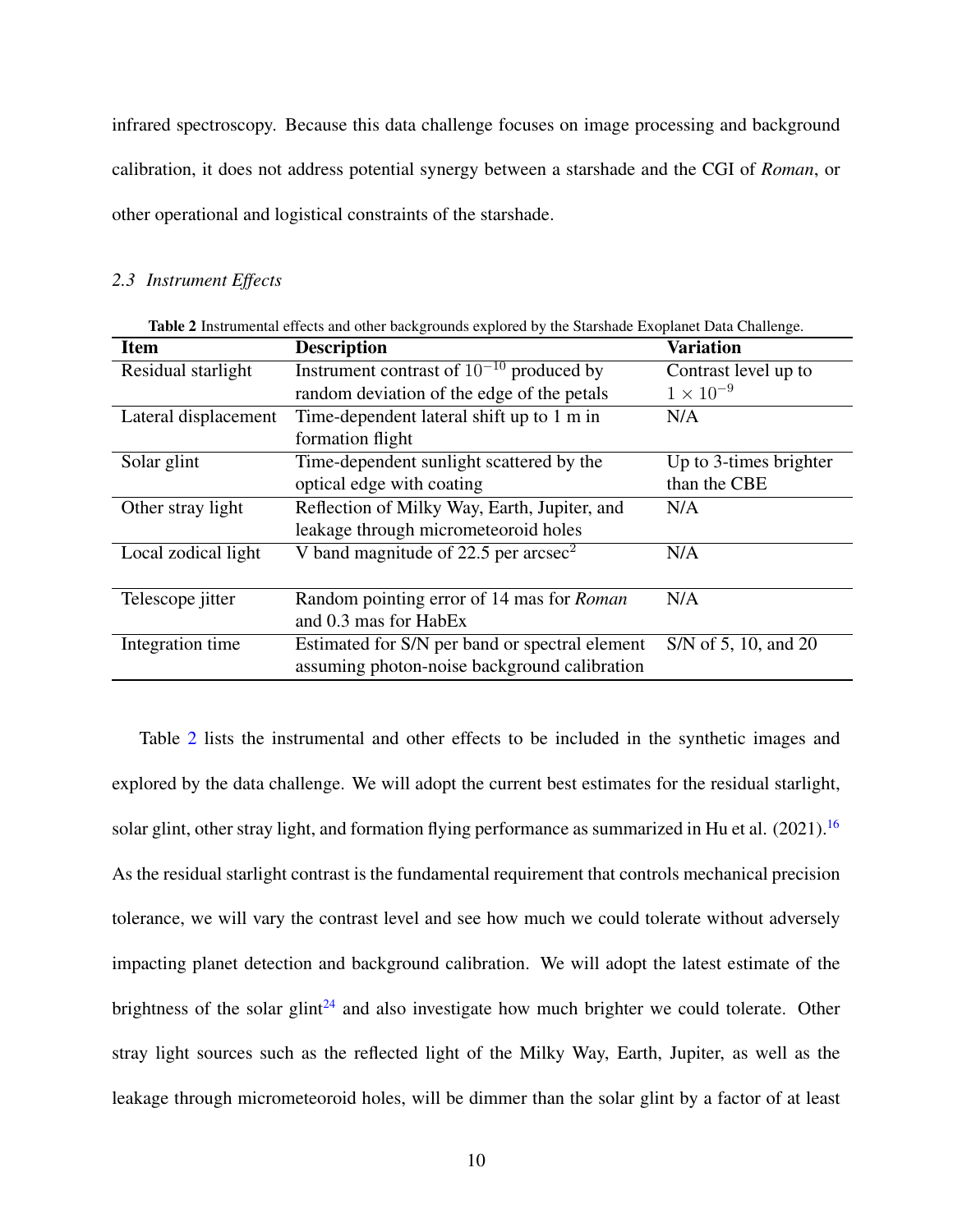$2^{16}$  $2^{16}$  $2^{16}$  and their impact will be studied together with the enhancement factor applied to the solar glint (Table [2\)](#page-9-0).

A new effect that will be simulated for the data challenge is the time-dependent variability of these backgrounds. As the solar glint is a starshade's closest analog to speckles in coronagraphic imaging, it is important to include the temporal variability of the stray light to achieve high-fidelity image simulations. We consider telescope jitter, lateral motion of the starshade in formation flight, as well as the change in Sun's angle during long integration as the main sources of temporal variability. For instance, images will be produced with realistic random pointing errors. This way, the data challenge will be able to assess the precision of background calibration achievable from real observations and how it compares with the photon-noise limit.

In addition to broadband imaging, we will simulate spectroscopy with *Roman*'s slit-prism spectrometer and HabEx's integral field spectrometer. The simulations will mimic the dispersion of the planets and background sources and the recording of the spectra on the detector. The spectral resolution, as well as the width and orientation of the slit when applicable, will follow the specifications of the mission concepts. For *Roman*, we will study whether a specific slit orientation would be necessary or preferred for extracting planetary spectra from interfering backgrounds such as exozodiacal light. For instance, the slit may be oriented radially along the axis between the star and the planet, perpendicular to that axis, or at some angle to both – this may affect the ability to subtract off the exozodiacal background. To our knowledge, it will be the first time that slit-prism spectroscopy will be simulated and studied in detail for exoplanet direct imaging using a starshade. The knowledge gained in this analysis will help us better understand the background calibration and planet signal extraction in this form of spectroscopy.

Besides the parameters listed in Table [2,](#page-9-0) we will adopt the telescope and instrument parameters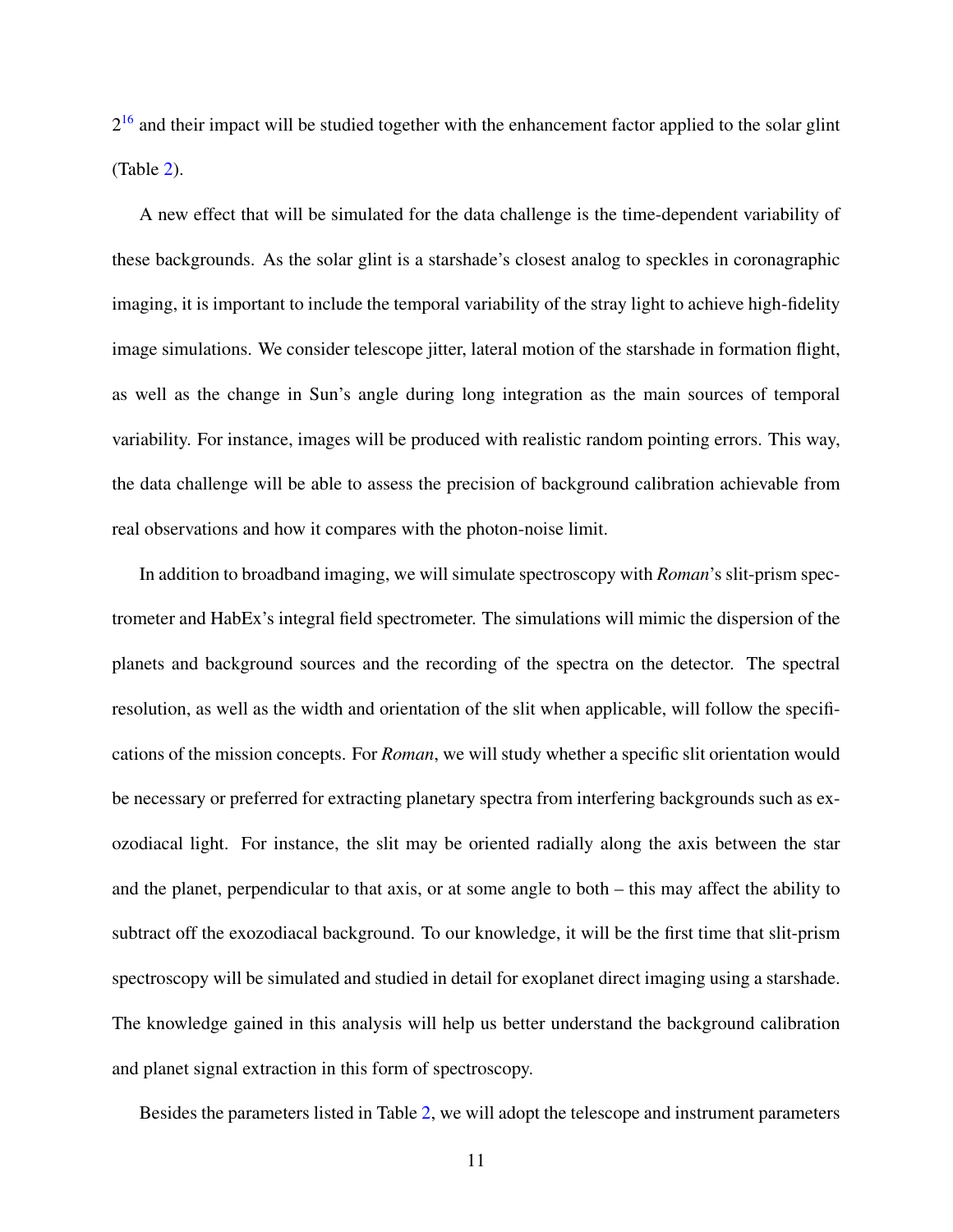designed for *Roman* and HabEx, including the optical throughput and detector properties. The frame rate will be chosen for each observation consistent with the photon counting mode of the EMCCDs and the detector noise as the combination of dark current and clock-induced charge will be included accordingly.<sup>[15](#page-14-6)</sup>

#### 3 Summary and Expected Outcomes

To summarize, the Starshade Exoplanet Data Challenge will assess the noise budget of exoplanet observations using a starshade and determine the precision of background calibration achievable with synthetic images. As described in Section [2,](#page-4-1) the data challenge will be based on the hitherto most realistic simulations of starshade-assisted observations that explore the expected diversity of planet types as well as the density, structure, and inclination of the dust disks around the nearby stars. In addition to an ensemble of instrumental effects, we will include temporal variability of residual starlight and stray light due to the starshade's motion and telescope's jitter. The highfidelity synthetic images will help us better understand the detection limit of planets and their spectra as a function of instrument performance parameters.

Specific outcomes that may be anticipated from the data challenge include (1) estimation of the S/N of planetary parameters (e.g., location, brightness, spectrum) based on the synthetic images. The estimated S/N, in comparison with the idealized S/N used to set the integration time (Table [2\)](#page-9-0), will tell us how precisely the exozodiacal light and solar glint can be calibrated for planet detection. (2) Detection of exozodiacal disks and constraints of their density, inclination, and possible clumpy structures. We will assess what we could learn about exozodiacal dust disks from direct-imaging observations using a starshade, and also evaluate whether the clumpy structures would interfere with planet detection. (3) Extraction of planetary spectra, especially from slit-prism spectroscopy.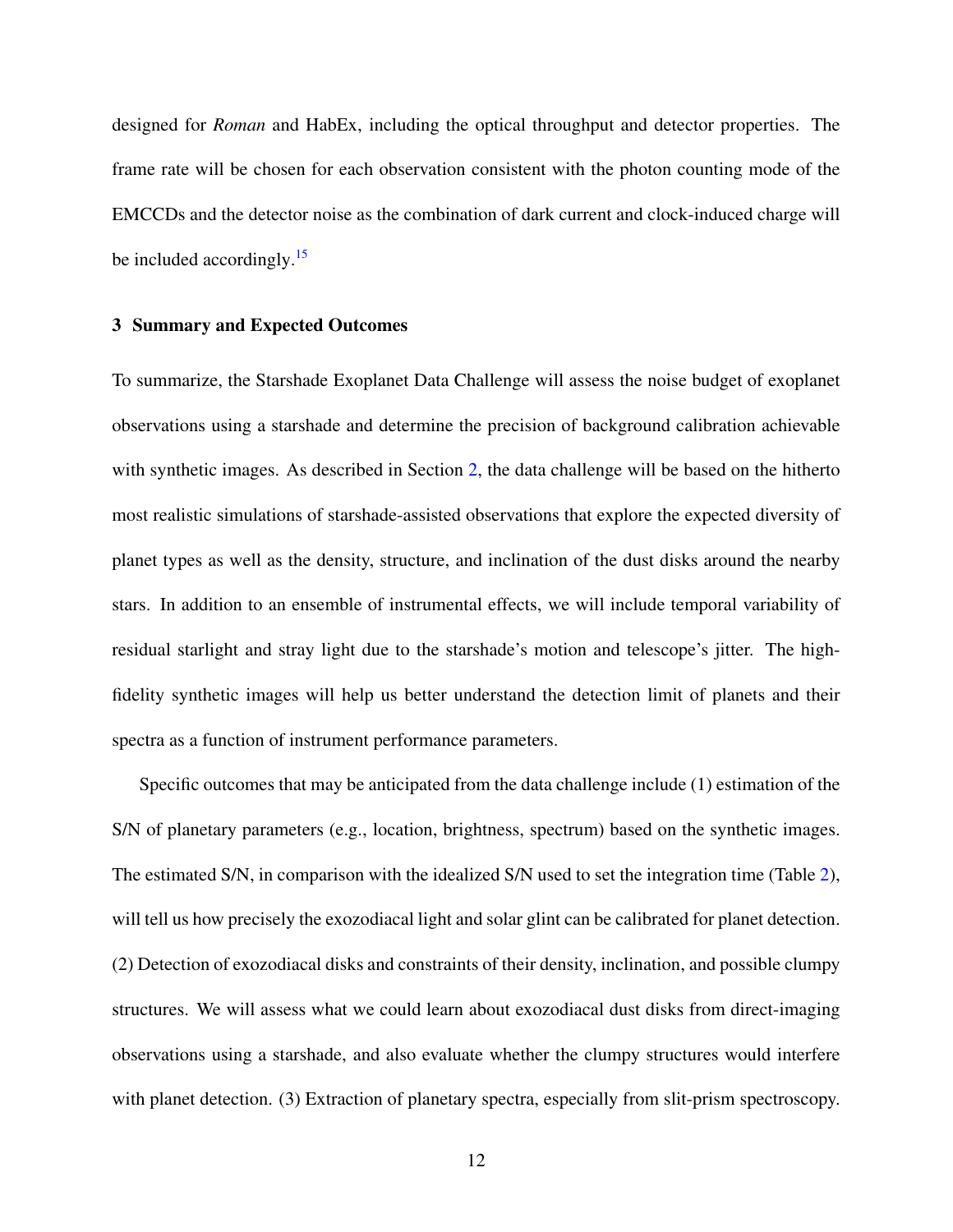Using synthetic images, we will evaluate whether it would be feasible to extract planetary spectra when both the planet and the extended background of exozodiacal light are dispersed onto the detector. As a whole, these insights will tell us what we could realistically expect to learn about planets and disks around nearby stars using a starshade, and how these capabilities would depend on the instrument contrast and the suppression of solar glint and other straylight.

The image-processing algorithms and science insight gained in this exercise may also advance high-contrast imaging astronomy in general. Compared to coronagraph direct imaging from the ground and in space, where creative algorithms have been developed to subtract backgrounds and speckles, starshade-assisted direct imaging mainly presents a different set of problems, associated with distinguishing planets from the exozodiacal disk, as well as removing stray light terms specific to the starshade. The data challenge will enable a cross-disciplinary development of techniques to be used to maximize the science yield of the future missions using starshades, ranging from step-by-step (e.g., image subtractions and feature extraction) to more holistic (e.g., Bayesian inversion, deep learning) image analyzing techniques. With the synthetic images, algorithms, science and technology insight, and community partnership, the Starshade Exoplanet Data Challenge will result in an enduring legacy that advances exoplanet astronomy in the years to come.

## *Acknowledgments*

We thank Karl Stapelfeldt, Eric Mamajek, Christopher Stark, and Phil Willems for helpful discussions. The research was carried out at the Jet Propulsion Laboratory, California Institute of Technology, under a contract with the National Aeronautics and Space Administration (80NM0018D0004).

13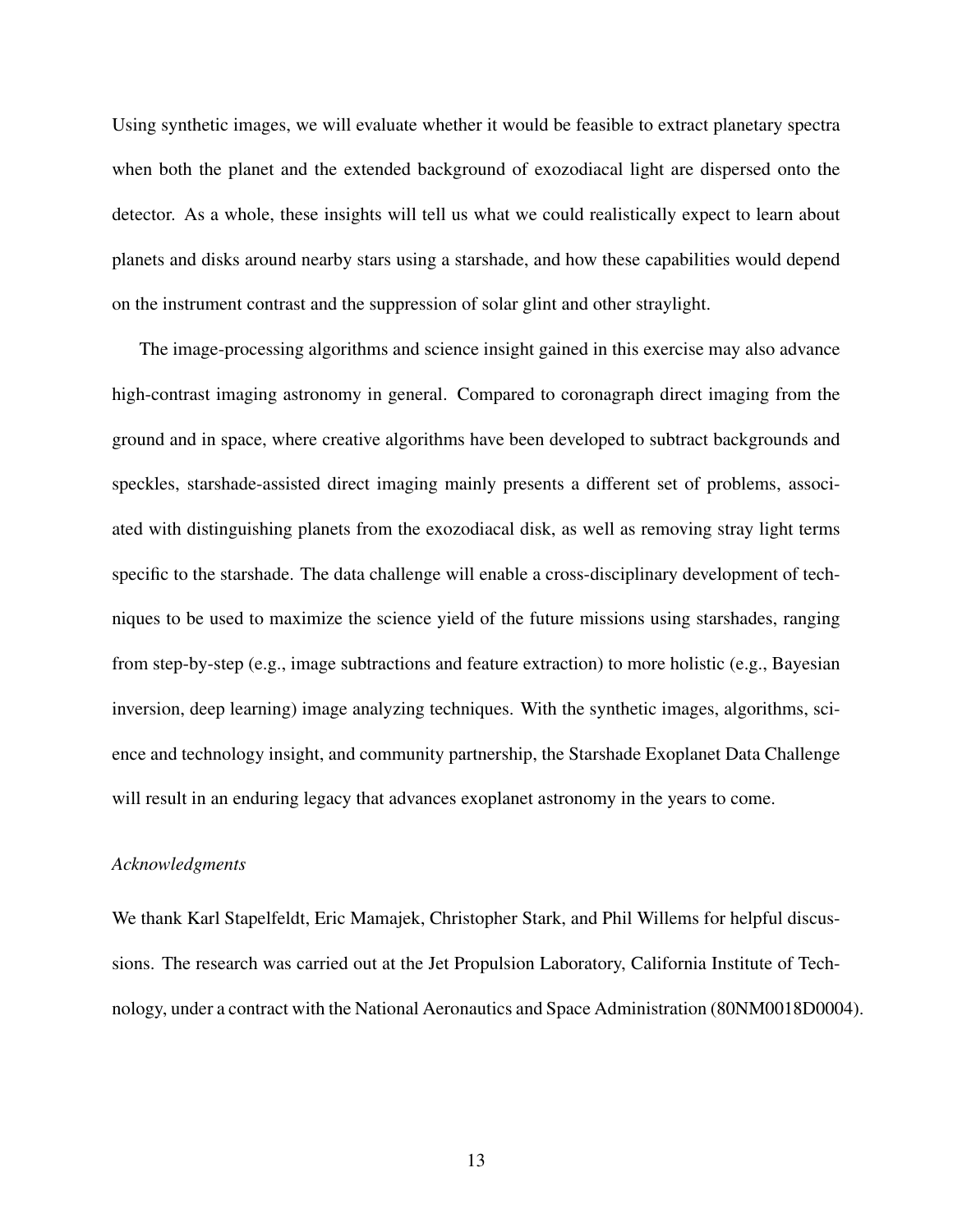### <span id="page-13-0"></span>*References*

- 1 R. Mandelbaum, B. Rowe, J. Bosch, *et al.*, "The Third Gravitational Lensing Accuracy Testing (GREAT3) Challenge Handbook," *The Astrophysical Journal Supplement Series* 212, 5 (2014).
- <span id="page-13-1"></span>2 D. Meacher, M. Coughlin, S. Morris, *et al.*, "Mock data and science challenge for detecting an astrophysical stochastic gravitational-wave background with Advanced LIGO and Advanced Virgo," *Physics Review D* 92, 063002 (2015).
- <span id="page-13-2"></span>3 X. Dumusque, "Radial velocity fitting challenge-i. simulating the data set including realistic stellar radial-velocity signals," *Astronomy & Astrophysics* 593, A5 (2016).
- <span id="page-13-3"></span>4 X. Dumusque, F. Borsa, M. Damasso, *et al.*, "Radial-velocity fitting challenge-ii. first results of the analysis of the data set," *Astronomy & Astrophysics* 598, A133 (2017).
- <span id="page-13-4"></span>5 J. G. Ingalls, J. E. Krick, S. J. Carey, *et al.*, "Results of the 2015 Spitzer Exoplanet Data Challenge: Repeatability and Accuracy of Exoplanet Eclipse Depths," in *American Astronomical Society Meeting Abstracts #228*, *American Astronomical Society Meeting Abstracts* 228, 401.04 (2016).
- <span id="page-13-5"></span>6 D. Spergel, N. Gehrels, C. Baltay, *et al.*, "Wide-Field InfrarRed Survey Telescope-Astrophysics Focused Telescope Assets WFIRST-AFTA 2015 Report," *arXiv e-prints* , arXiv:1503.03757 (2015).
- <span id="page-13-6"></span>7 R. Akeson, L. Armus, E. Bachelet, *et al.*, "The Wide Field Infrared Survey Telescope: 100 Hubbles for the 2020s," *arXiv e-prints* , arXiv:1902.05569 (2019).
- <span id="page-13-7"></span>8 R. Street and WFIRST Microlensing Science Investigation Team, "WFIRST: Microlensing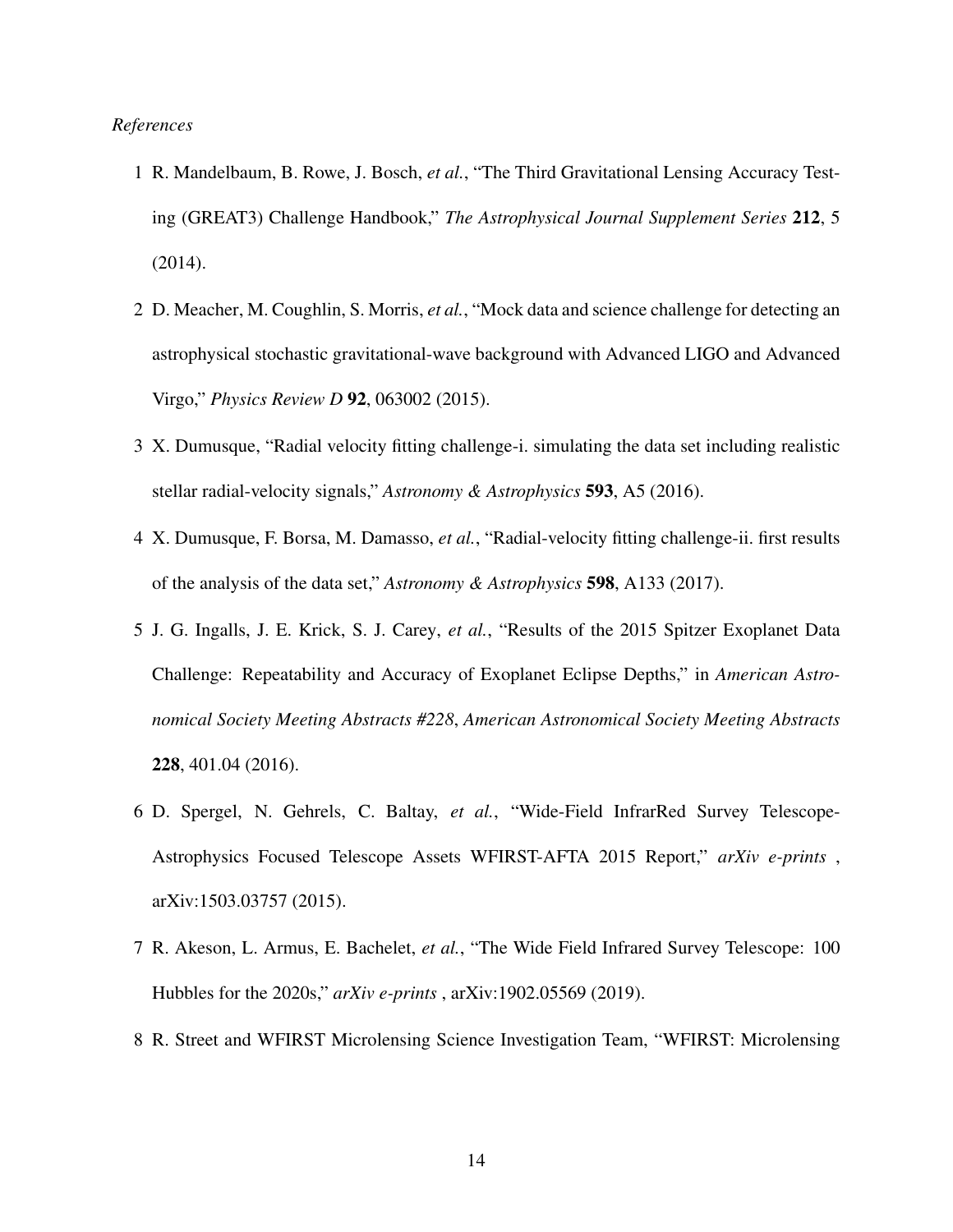Analysis Data Challenge," in *American Astronomical Society Meeting Abstracts #231*, *American Astronomical Society Meeting Abstracts* 231, 158.06 (2018).

- <span id="page-14-0"></span>9 S. Hildebrandt, M. Turnbull, and Exoplanet Data Challenge Team, "WFIRST: Exoplanet Data Challenge. Atmospheric retrieval results," in *American Astronomical Society Meeting Abstracts #231*, *American Astronomical Society Meeting Abstracts* 231, 158.03 (2018).
- <span id="page-14-1"></span>10 A. M. Mandell, M. Turnbull, N. T. Zimmerman, *et al.*, "The WFIRST Coronograph Exoplanet Data Challenge," in *American Astronomical Society Meeting Abstracts #233*, *American Astronomical Society Meeting Abstracts* 233, 140.44 (2019).
- <span id="page-14-2"></span>11 S. Seager, N. J. Kasdin, J. Booth, *et al.*, "Starshade Rendezvous Probe Mission," in *The Bulletin of the American Astronomical Society*, 51, 106 (2019).
- <span id="page-14-3"></span>12 B. S. Gaudi, S. Seager, B. Mennesson, *et al.*, "The Habitable Exoplanet Observatory (HabEx) Mission Concept Study Final Report," *arXiv e-prints* , arXiv:2001.06683 (2020).
- <span id="page-14-4"></span>13 M. C. Turnbull, T. Glassman, A. Roberge, *et al.*, "The search for habitable worlds. 1. the viability of a starshade mission," *Publications of the Astronomical Society of the Pacific* 124(915), 418 (2012).
- 14 C. C. Stark, S. B. Shaklan, P. D. Lisman, *et al.*, "Maximized exoearth candidate yields for starshades," *Journal of Astronomical Telescopes, Instruments, and Systems* 2(4), 041204 (2016).
- <span id="page-14-6"></span>15 C. C. Stark, R. Belikov, M. R. Bolcar, *et al.*, "Exoearth yield landscape for future direct imaging space telescopes," *Journal of Astronomical Telescopes, Instruments, and Systems* 5(2), 024009 (2019).
- <span id="page-14-5"></span>16 R. Hu, D. Lisman, S. Shaklan, *et al.*, "Overview and reassessment of noise budget of star-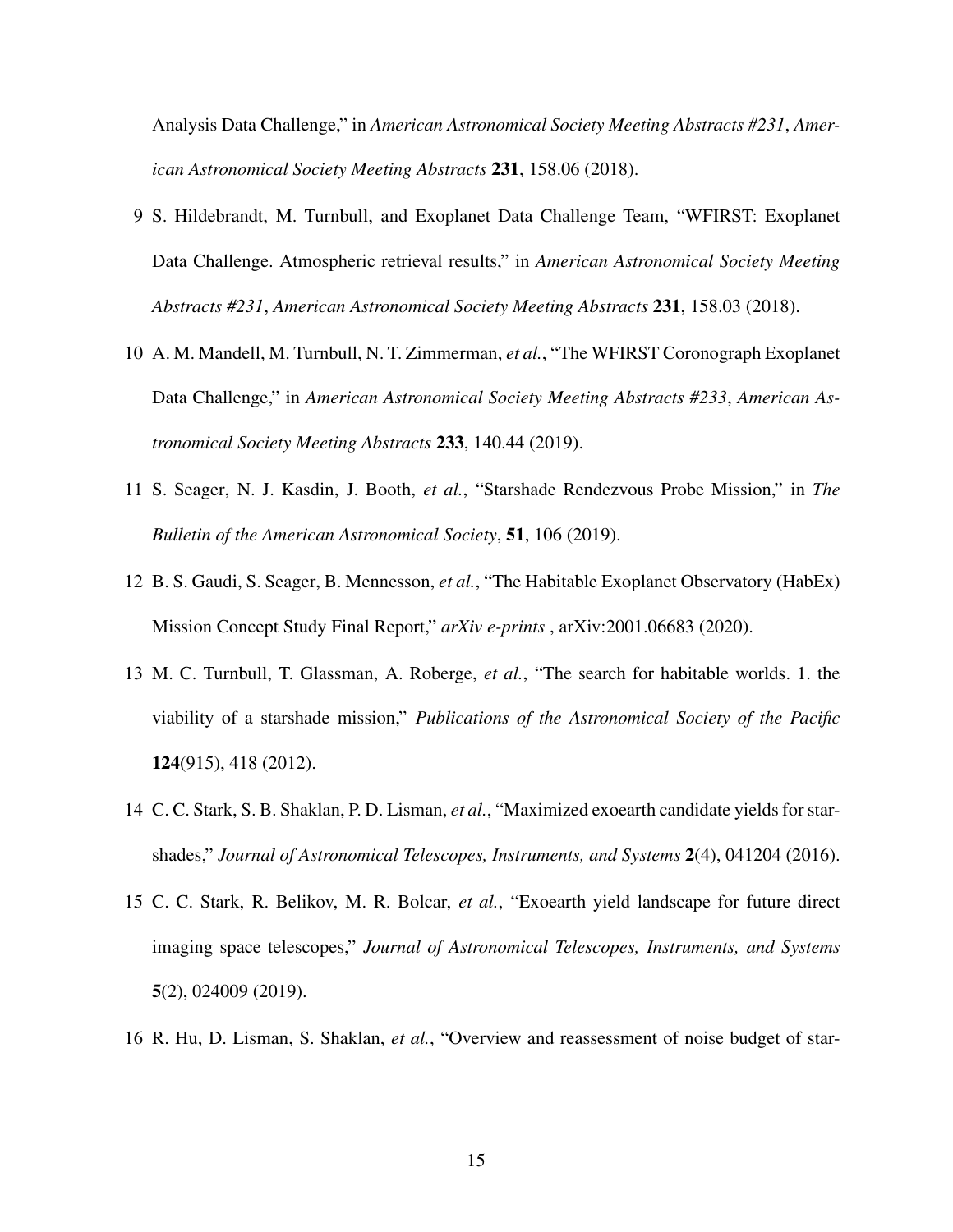shade exoplanet imaging," *Journal of Astronomical Telescopes, Instruments, and Systems* 7(2), 021205 (2021).

- <span id="page-15-0"></span>17 A. Harness, J. Kasdin, M. Galvin, *et al.*, "Demonstration of high contrast in monochromatic light at a flight-like fresnel number," *NASA Starshade Technology Development Activity Milestone Report* 1a, https://exoplanets.nasa.gov/internal resources/1210/ (2019).
- <span id="page-15-1"></span>18 A. Harness, J. Kasdin, M. Galvin, *et al.*, "Demonstration of high contrast in broadband light at a flight-like fresnel number," *NASA Starshade Technology Development Activity Milestone Report* 1b, https://exoplanets.nasa.gov/internal\_resources/1211/ (2019).
- <span id="page-15-2"></span>19 E. Hilgemann, S. Shaklan, D. McKeithen, *et al.*, "Demonstration of solar glint lobe scatter performance," *NASA Starshade Technology Development Activity Milestone Report* 3, https://exoplanets.nasa.gov/internal\_resources/1544/ (2019).
- <span id="page-15-3"></span>20 T. Flinois, M. Bottom, S. Martin, *et al.*, "Lateral formation sensing and control," *NASA Starshade Technology Development Activity Milestone Report* 4, https://exoplanets.nasa.gov/internal\_resources/1077/ (2018).
- <span id="page-15-4"></span>21 C. C. Stark and M. J. Kuchner, "The detectability of exo-earths and super-earths via resonant signatures in exozodiacal clouds," *The Astrophysical Journal* 686(1), 637 (2008).
- <span id="page-15-5"></span>22 C. C. Stark, "The transit light curve of an exozodiacal dust cloud," *The Astronomical Journal* 142(4), 123 (2011).
- <span id="page-15-6"></span>23 S. R. Hildebrandt, S. B. Shaklan, E. J. Cady, *et al.*, "SISTER: Starshade Imaging Simulation Toolkit for Exoplanet Reconnaissance," *Journal of Astronomical Telescopes, Instruments, and Systems* (2021).
- <span id="page-15-7"></span>24 D. McKeithen, S. Shaklan, D. Sheikh, *et al.*, "Antireflection coatings on starshade optical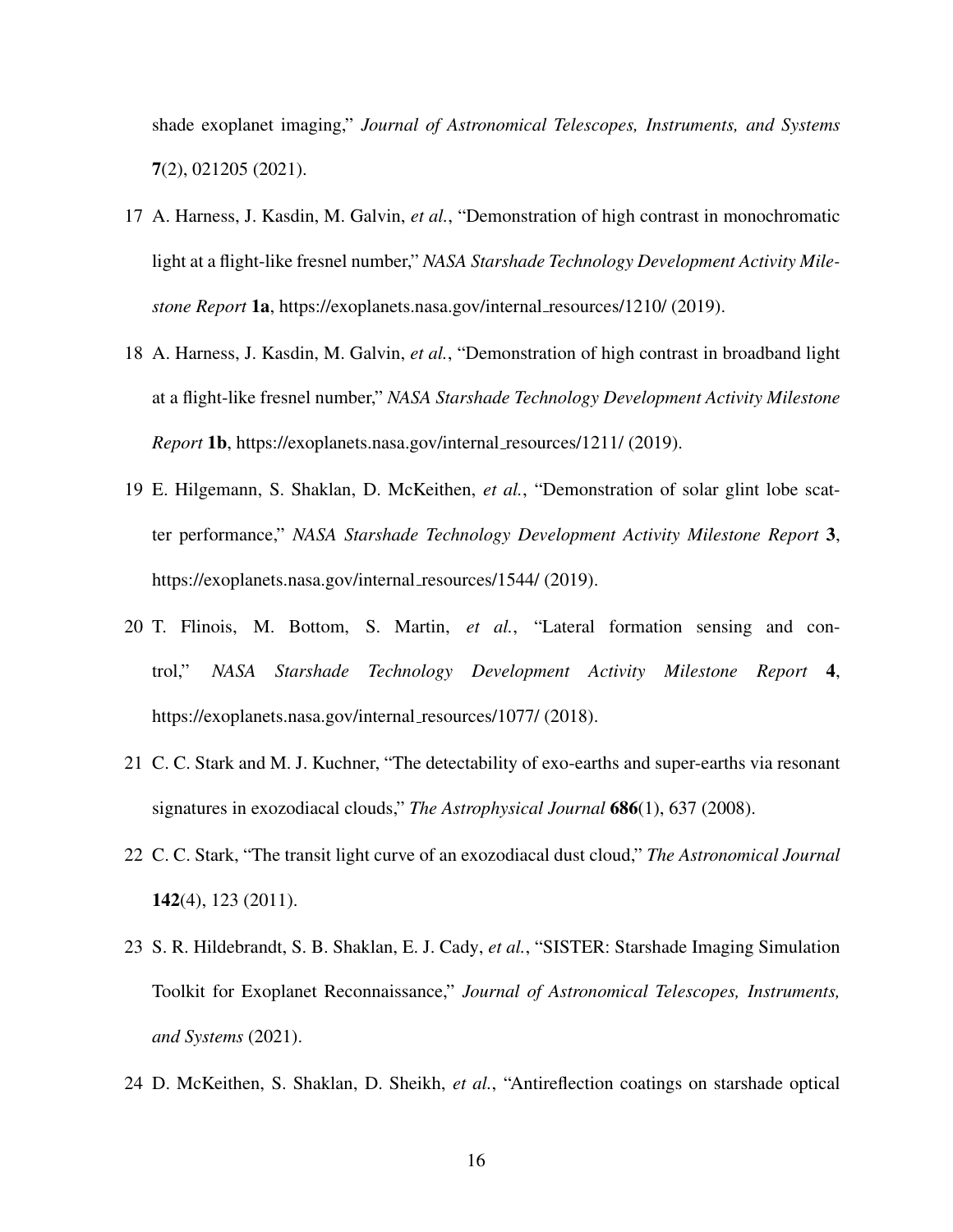edges for solar glint suppression," *Journal of Astronomical Telescopes, Instruments, and Systems* 7(2), 021208 (2021).

- <span id="page-16-0"></span>25 C. C. Stark, A. Roberge, A. Mandell, *et al.*, "Maximizing the ExoEarth Candidate Yield from a Future Direct Imaging Mission," *Astrophysical Journal* 795, 122 (2014).
- <span id="page-16-1"></span>26 A. Romero-Wolf, G. Bryden, S. Seager, *et al.*, "Starshade rendezvous: exoplanet sensitivity and observing strategy," *Journal of Astronomical Telescopes, Instruments, and Systems* 7(2), 021210 (2021).
- <span id="page-16-2"></span>27 B. J. Fulton and E. A. Petigura, "The california-kepler survey. vii. precise planet radii leveraging gaia dr2 reveal the stellar mass dependence of the planet radius gap," *The Astronomical Journal* 156(6), 264 (2018).
- <span id="page-16-3"></span>28 L. A. Rogers, "Most 1.6 earth-radius planets are not rocky," *The Astrophysical Journal* 801(1), 41 (2015).
- <span id="page-16-4"></span>29 J. E. Owen and Y. Wu, "The evaporation valley in the kepler planets," *The Astrophysical Journal* 847(1), 29 (2017).
- <span id="page-16-5"></span>30 S. Jin and C. Mordasini, "Compositional imprints in density–distance–time: a rocky composition for close-in low-mass exoplanets from the location of the valley of evaporation," *The Astrophysical Journal* 853(2), 163 (2018).
- <span id="page-16-6"></span>31 L. Zeng, S. B. Jacobsen, D. D. Sasselov, *et al.*, "Growth model interpretation of planet size distribution," *Proceedings of the National Academy of Sciences* 116(20), 9723–9728 (2019).
- <span id="page-16-7"></span>32 O. Mousis, M. Deleuil, A. Aguichine, *et al.*, "Irradiated ocean planets bridge super-earth and sub-neptune populations," *The Astrophysical journal letters* 896(2), L22 (2020).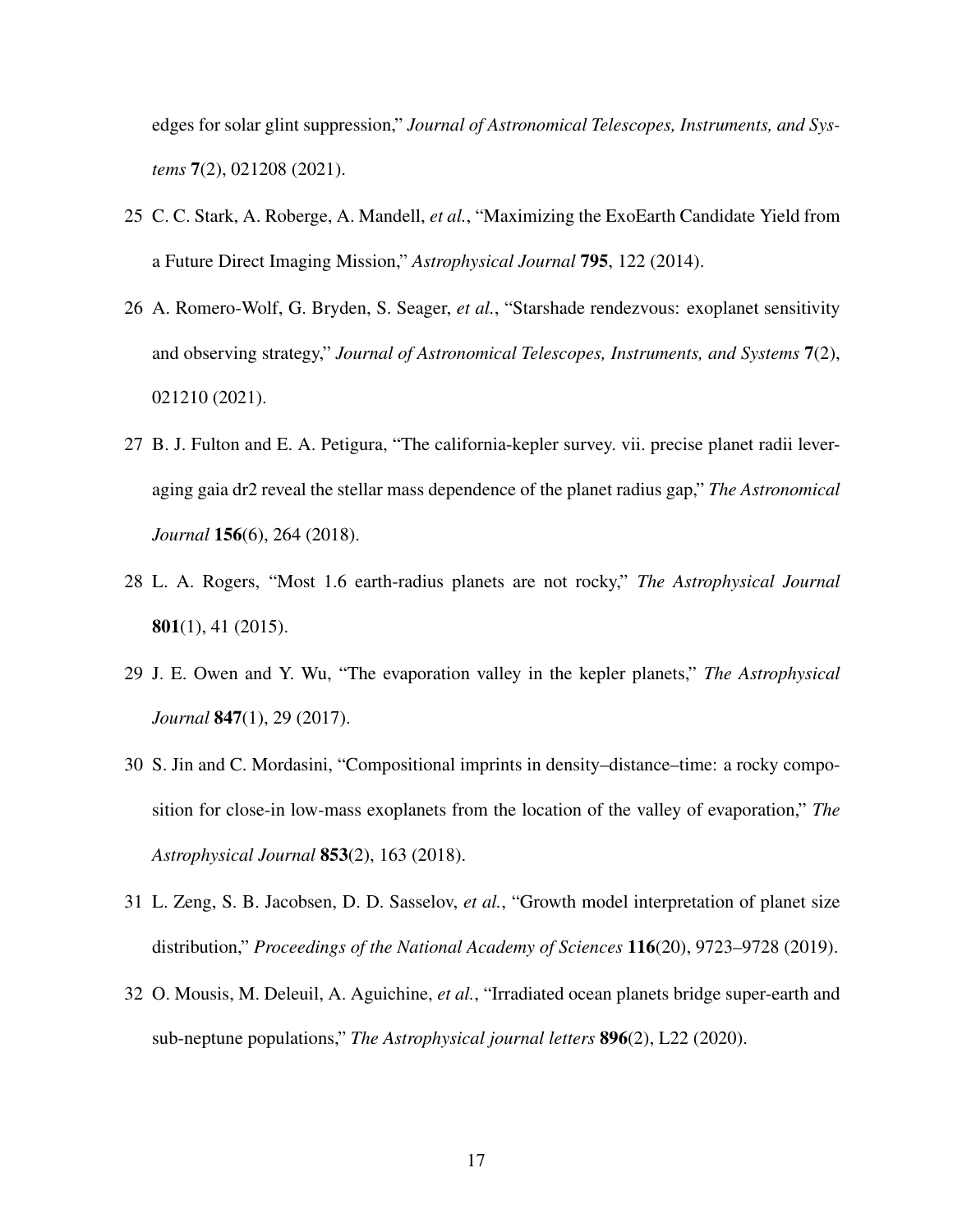- <span id="page-17-0"></span>33 R. Hu, "Information in the Reflected-light Spectra of Widely Separated Giant Exoplanets," *The Astronomical Journal* 887, 166 (2019).
- <span id="page-17-1"></span>34 M. Tuomi, H. R. Jones, J. S. Jenkins, *et al.*, "Signals embedded in the radial velocity noiseperiodic variations in the τ ceti velocities," *Astronomy & Astrophysics* 551, A79 (2013).
- <span id="page-17-2"></span>35 F. Feng, M. Tuomi, H. R. Jones, *et al.*, "Color difference makes a difference: four planet candidates around  $\tau$  ceti," *The Astronomical Journal* **154**(4), 135 (2017).
- <span id="page-17-3"></span>36 J. Greaves, M. Wyatt, W. Holland, *et al.*, "The debris disc around τ ceti: a massive analogue to the kuiper belt," *Monthly Notices of the Royal Astronomical Society* 351(3), L54–L58 (2004).
- 37 S. Lawler, J. Di Francesco, G. Kennedy, *et al.*, "The debris disc of solar analogue τ ceti: Herschel observations and dynamical simulations of the proposed multiplanet system," *Monthly Notices of the Royal Astronomical Society* 444(3), 2665–2675 (2014).
- <span id="page-17-4"></span>38 M. A. MacGregor, S. M. Lawler, D. J. Wilner, *et al.*, "Alma observations of the debris disk of solar analog τ ceti," *The Astrophysical Journal* 828(2), 113 (2016).
- <span id="page-17-5"></span>39 S. Ertel, D. Defrère, P. Hinz, et al., "The HOSTS Survey for Exozodiacal Dust: Observational Results from the Complete Survey," *Astronomical Journal* 159, 177 (2020).
- <span id="page-17-6"></span>40 J. Dietrich and D. Apai, "An integrated analysis with predictions on the architecture of the  $\tau$ ceti planetary system, including a habitable zone planet," *The Astronomical Journal* 161(1), 17 (2020).
- <span id="page-17-7"></span>41 S. R. Kane, M. L. Hill, J. F. Kasting, *et al.*, "A catalog of kepler habitable zone exoplanet candidates," *The Astrophysical Journal* 830(1), 1 (2016).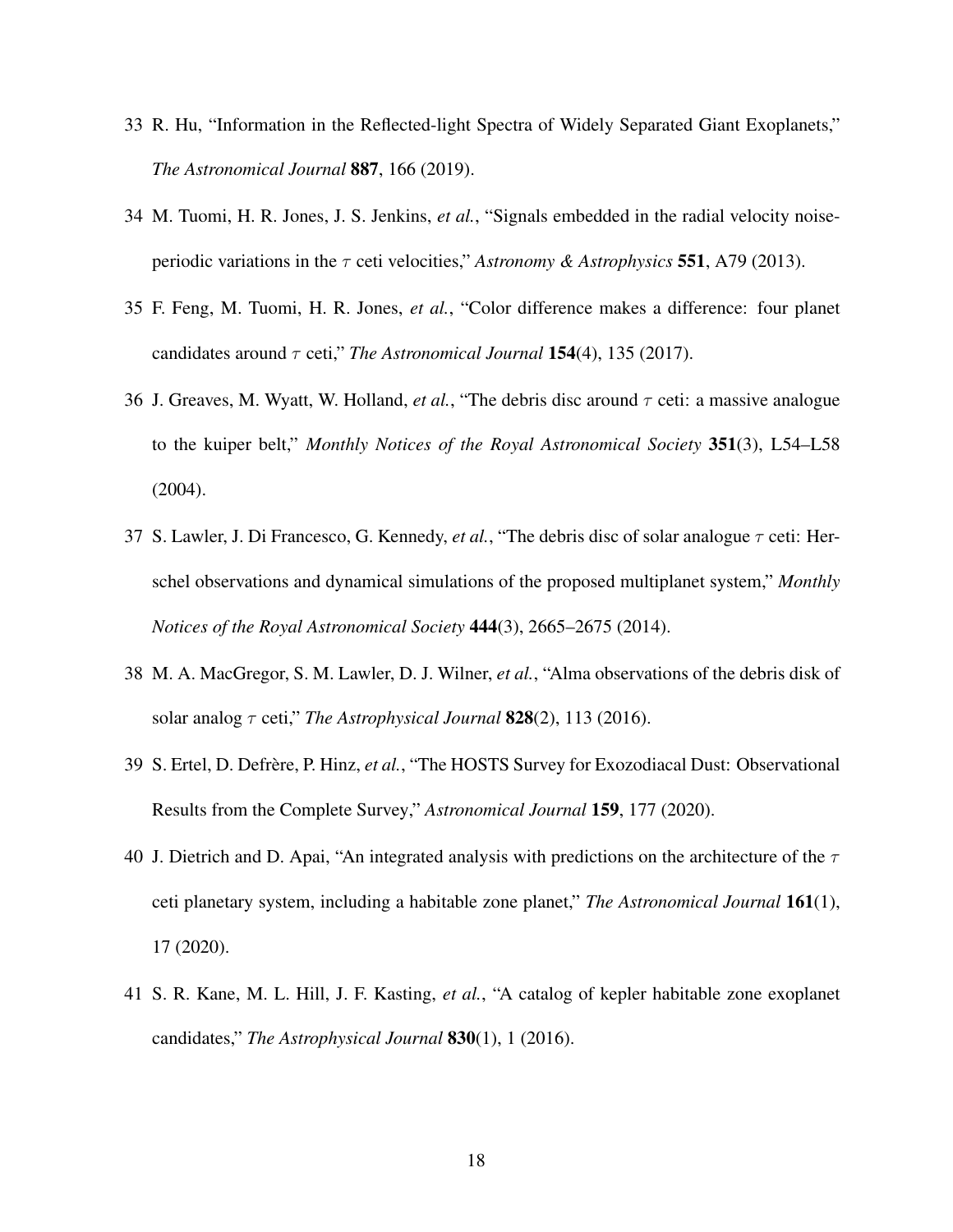- <span id="page-18-0"></span>42 M. Kuchner, "Zodipic: Zodiacal cloud image synthesis," *Astrophysics Source Code Library* , ascl–1202 (2012).
- <span id="page-18-1"></span>43 M. Damiano, R. Hu, and S. R. Hildebrandt, "Multi-orbital-phase and multiband characterization of exoplanetary atmospheres with reflected light spectra," *The Astronomical Journal* 160(5), 206 (2020).

### Author Biography

Renyu Hu is a scientist at the Jet Propulsion Laboratory and his research strives to identify and characterize habitable environments in the Solar System and beyond. He is the Starshade Scientist of the NASA Exoplanet Exploration Program, providing science leadership to the S5 Starshade Technology Development Activity and managing the Starshade Science and Industry Partnership program. He received his PhD in Planetary Science at Massachusetts Institute of Technology in 2013.

Sergi R. Hildebrandt is a scientist at the Jet Propulsion Laboratory and Lecturer at the California Institute of Technology. He received a PhD in Theoretical Physics at the University of Barcelona. He has worked in the data analysis of the Cosmic Microwave Background, adaptive optics in the visible, and more recently the development of SISTER, a user friendly, open source, tool that generates starshade simulations with high fidelity.

Mario Damiano is a Jet Propulsion Laboratory postdoc fellow. He performs data analysis to study and interpret the spectroscopic characteristics of exoplanetary atmospheres to unveil atmospheric composition and dynamics of these alien worlds. He is also an enthusiast of deep learning and AI. He received his PhD in Physics and Astronomy at the University College London in 2019.